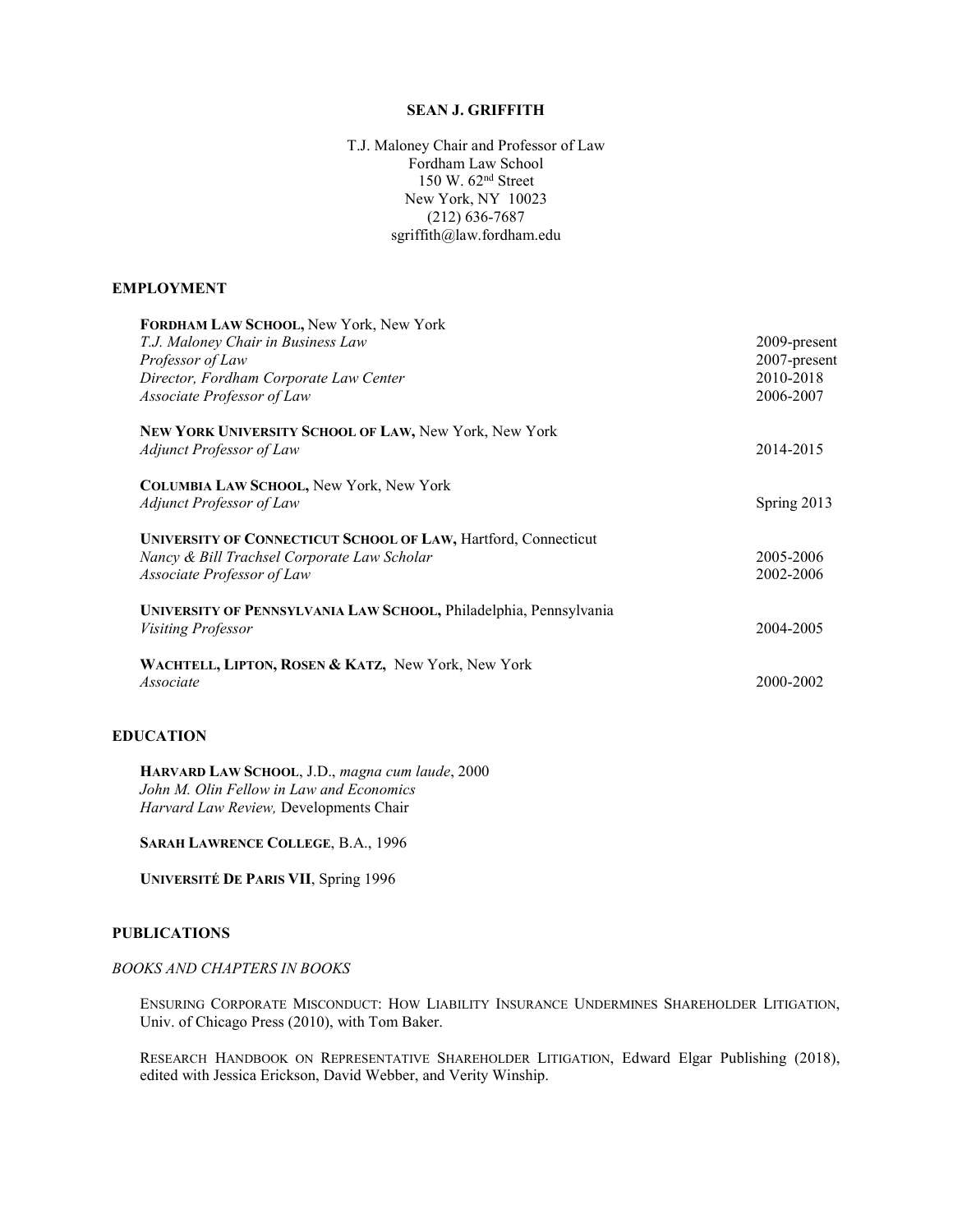Private Ordering Post-Trulia: Why No Pay Provisions Can Fix the Deal Tax and Forum Selection Provisions Can't, in THE CORPORATE CONTRACT IN CHANGING TIMES, Solomon & Thomas, eds., Univ. of Chicago Press (2019).

Who Collects the Deal Tax, Where, and What Delaware Can Do About It, in HANDBOOK ON REPRESENTATIVE SHAREHOLDER LITIGATION, Erickson, Griffith, Webber & Winship, eds, Edward Elgar Publishing (2018), with Anthony A. Rickey.

Product Differentiation in the Market for Corporate Law: A Regulatory Alternative to Delaware Corporate Law, in CAN DELAWARE BE DETHRONED? EVALUATING DELAWARE'S DOMINANCE OF CORPORATE LAW, Anabtawi, Bainbridge, Kim, and Park, eds., Cambridge Univ. Press (2018).

Settlement and Fees in Merger Litigation, in RESEARCH HANDBOOK ON MERGERS & ACQUISITIONS, Hill & Solomon eds., Edward Elgar Publishing (2016).

D&O Insurance and the Ability of Shareholder Litigation to Deter, in RESEARCH HANDBOOK ON THE ECONOMICS OF CORPORATE LAW, Hill & McDonnell eds., Edward Elgar Publishing (2012).

#### JOURNAL PUBLICATIONS

Does Revlon Matter? An Empirical and Theoretical Study, 108 CALIFORNIA LAW REVIEW (forthcoming 2020), with Matthew D. Cain, Robert J. Jackson, Jr., and Steven Davidoff Solomon.

Toward a Mission Statement for Mutual Funds in Shareholder Litigation, 87 UNIVERSITY OF CHICAGO LAW REVIEW (forthcoming 2020), with Dorothy S. Lund.

Deal Insurance: Representation and Warranty Insurance in M&A Contracting, 104 UNIVERSITY OF MINNESOTA LAW REVIEW (forthcoming 2020).

Opt-In Stewardship: Designing an Optimal Default Rule for Mutual Fund Voting, 98 TEXAS LAW REVIEW (forthcoming 2020).

Dead Hand Proxy Puts and Hedge Fund Activism, 54 JOURNAL OF FINANCIAL AND QUANTITATIVE ANALYSIS 1615-1642 (2019), with Natalia Reisel.

Conflicted Mutual Fund Voting in Corporate Law, 99 BOSTON UNIVERSITY LAW REVIEW 1151 (2019) (invited symposium contribution), with Dorothy S. Lund.

Toward an Interest Group Theory of Foreign Anti-Corruption Law, ILLINOIS LAW REVIEW (forthcoming 2019) (invited symposium contribution), with Thomas H. Lee.

Resolving the Crisis in U.S. Merger Regulation: A Transatlantic Alternative to the Perpetual Litigation Machine, 35 YALE JOURNAL ON REGULATION 1 (2018), with Dan Awrey & Blanaid Clarke.

Dead Hand Proxy Puts and Shareholder Value, 84 UNIVERSITY OF CHICAGO LAW REVIEW 1027 (2017), with Natalia Reisel.

Objections to Disclosure Settlements: A "How To" Guide, 70 OKLAHOMA LAW REVIEW 281 (2017) (invited symposium contribution), with Anthony A. Rickey.

Corporate Governance in an Era of Compliance, 57 WILLIAM & MARY LAW REVIEW 2075 (2016). Reprinted in CORPORATE PRACTICE COMMENTATOR.

The Question Concerning Technology in Compliance, 11 BROOKLYN JOURNAL OF CORPORATE, FINANCIAL & COMMERCIAL LAW 25 (2016) (invited symposium contribution).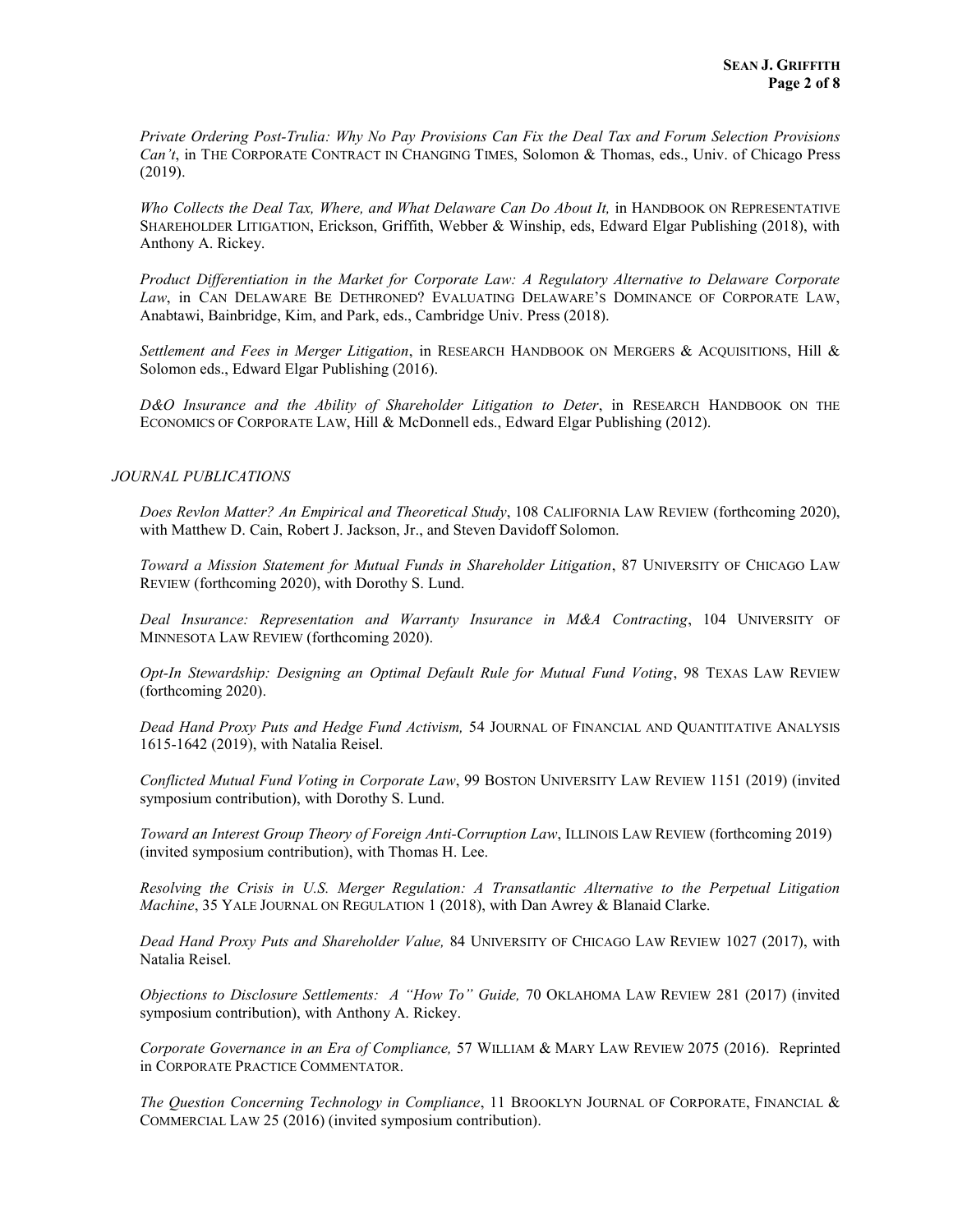Provoking Corporate Governance Change: the Case of the Golden Leash, 164 UNIVERSITY OF PENNSYLVANIA LAW REVIEW 649 (2016), with Matthew D. Cain, Jill E. Fisch, and Steven Davidoff Solomon. Selected as one of the Best Corporate and Securities Articles of 2016 and reprinted in CORPORATE PRACTICE COMMENTATOR.

Confronting the Peppercorn Settlement in Merger Litigation: An Empirical Analysis and a Proposal for Reform, 93 TEXAS LAW REVIEW 557 (2015), with Jill E. Fisch and Steven Davidoff Solomon. Selected as one of the Best Corporate and Securities Articles of 2015 and reprinted in CORPORATE PRACTICE COMMENTATOR.

Correcting Corporate Benefit: How to Fix Shareholder Litigation by Shifting the Doctrine on Fees, 56 BOSTON COLLEGE LAW REVIEW 1 (2015).

Substituted Compliance and Systemic Risk: How to Make a Global Market in Derivatives Regulation, 98 MINNESOTA LAW REVIEW 1291 (2014).

The Market for Preclusion in Merger Litigation, 66 VANDERBILT LAW REVIEW 1053 (2013), with Alexandra D. Lahav.

The Omnipresent Specter of Omnicare, 38 JOURNAL OF CORPORATION LAW 753 (2013) (invited symposium contribution).

Governing Systemic Risk: Towards A Governance Structure for Derivatives Clearinghouses, 61 EMORY LAW JOURNAL 1153 (2012). Excerpted and reprinted in part at 32 BANKING & FINANCIAL SERVICES POLICY REPORT 13 (2013), and 3 HARV. BUS. L. REV. ONLINE 160 (2013), http://www.hblr.org/?p=3261.

Predicting Securities Fraud Settlements and Amounts: A Hierarchical Bayesian Model of Federal Securities Class Action Lawsuits, 9 JOURNAL OF EMPIRICAL LEGAL STUDIES 482 (2012), with Blakeley B. McShane, Oliver P. Watson, and Tom Baker.

How the Merits Matter: D&O Insurance and Securities Settlements, 157 UNIVERSITY OF PENNSYLVANIA LAW REVIEW 755 (2009), with Tom Baker. Selected as one of the Best Corporate and Securities Articles of 2009 and reprinted in CORPORATE PRACTICE COMMENTATOR.

Predicting Corporate Governance Risk: Evidence from the Directors' & Officers' Liability Insurance Market, 74 UNIVERSITY OF CHICAGO LAW REVIEW 487 (2007), with Tom Baker. Excerpted in ROMANO, FOUNDATIONS OF CORPORATE LAW, 2<sup>nd</sup> ED. (2010).

The Missing Monitor in Corporate Governance: The Directors' & Officers' Liability Insurer, 95 GEORGETOWN LAW JOURNAL 1795 (2007), with Tom Baker. Selected as one of the Best Corporate and Securities Articles of 2007 and reprinted in CORPORATE PRACTICE COMMENTATOR and excerpted in ROMANO, FOUNDATIONS OF CORPORATE LAW,  $2^{ND}$  ED.  $(2010)$ .

Uncovering a Gatekeeper: Why the SEC Should Mandate Disclosure of Details Concerning Directors' & Officers' Liability Insurance Policies, 154 UNIVERSITY OF PENNSYLVANIA LAW REVIEW 1147 (2006).

Daedalean Tinkering, reviewing David Skeel's ICARUS IN THE BOARDROOM, 104 UNIVERSITY OF MICHIGAN LAW REVIEW 1247 (2006).

Good Faith Business Judgment: A Model of Rhetoric in Corporate Law Jurisprudence, 55 DUKE LAW JOURNAL 1 (2005). Reprinted at 48 CORPORATE PRACTICE COMMENTATOR 281 (2006).

On Corporate Law Federalism: Threatening the Thaumatrope, 61 BUSINESS LAWYER 1 (2005), with Myron T. Steele.

The Costs and Benefits of Precommitment: An Appraisal of Omnicare v. NCS Healthcare, 29 JOURNAL OF CORPORATION LAW 569 (2004).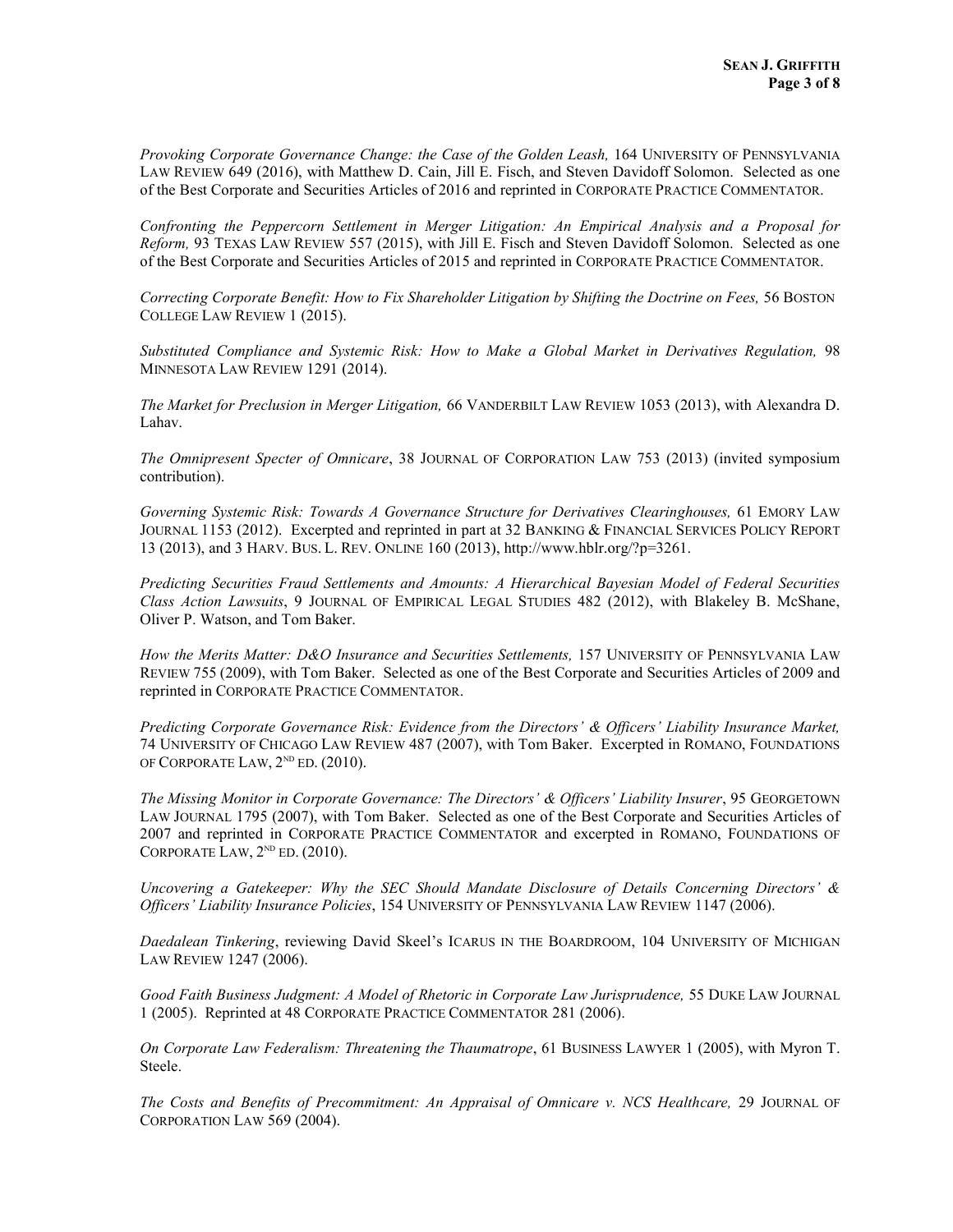Spinning and Underpricing: A Legal and Economic Analysis of the Preferential Allocation of Shares in Initial Public Offerings, 69 BROOKLYN LAW REVIEW 583 (2004). Reprinted in SECURITIES LAW REVIEW, VOL. 37, §3.1 (2005).

Deal Protections in the Last Period of Play, 71 FORDHAM LAW REVIEW 1899 (2003). Reprinted at 45 CORPORATE PRACTICE COMMENTATOR 907 (2004).

Afterword and Comment: Towards An Ethical Duty To Market Investors, 35 CONNECTICUT LAW REVIEW 1223 (2003).

Ethical Rules and Collective Action: an Economic Analysis of Legal Ethics, 63 UNIVERSITY OF PITTSBURGH LAW REVIEW 347 (2002).

Internet Regulation Through Architectural Modification: The Property Rule Structure of Code Solutions, 112 HARVARD LAW REVIEW 1634 (1999).

#### WORKING PAPERS

Agency, Authority, and the Internal Organization of Compliance, Ethics, and Law Departments.

Class Action Nuisance Suits: Evidence from Frequent Filer Shareholder Plaintiffs.

Preference Registration, with Abigail Marcus.

### COURSES AND SEMINARS TAUGHT

Contracts, Corporations; Mergers & Acquisitions; Securities Regulation; Advanced Business Law Seminar.

Teacher of the Year, Fordham Law School, 2009.

## PRO-BONO LITIGATION

In re Trulia, Inc. Stockholders Litigation, C.A. No. 10020-CB, Delaware Court of Chancery. Filed brief as Amicus Curiae. Opinion at In re Trulia, Inc. S'holders Litig., 2016 WL 325008 (Del. Ch., Jan. 22, 2016).

In re Riverbed, Inc. Stockholders Litigation, C.A. No. 10484–VCG, Delaware Court of Chancery. Objected to settlement of merger litigation. Opinion at In re Riverbed Tech., Inc. S'holders Litig., 2015 WL 5458041, (Del. Ch. Sept. 17, 2015).

Gordon v. Verizon Communications, Inc., No. 653084/13, New York Supreme Court. Expert testimony for shareholder objection to merger settlement. Opinion at Gordon v. Verizon Communications, Inc., 2014 WL 7250212 (N.Y. Sup, Dec. 19, 2014).

Vergiev v. Aguero et al. (Metalico Stockholders' Litigation), UNN-L-2276-15, Superior Court of New Jersey, Union County. Objected to settlement of merger litigation. Order and Statement of Reasons, June 6, 2016.

Delman v. Quality Distribution, Inc., Florida, Hillsborough County, Civil Circuit. Objection to settlement, appealed. Opinion at: Sean J. Griffith v. Quality Distribution, Inc., Case No. 2D17-3160, Dist. Ct. App., Fla. 2<sup>nd</sup> Dist., July 13, 2018 (Florida adopts Trulia standard).

Stein v. Goldman Sachs Group, Inc., C.A. No. 2017-0354-SG. Objection to settlement filed June 5, 2018, settlement rejected in letter opinion, dated October 23, 2018.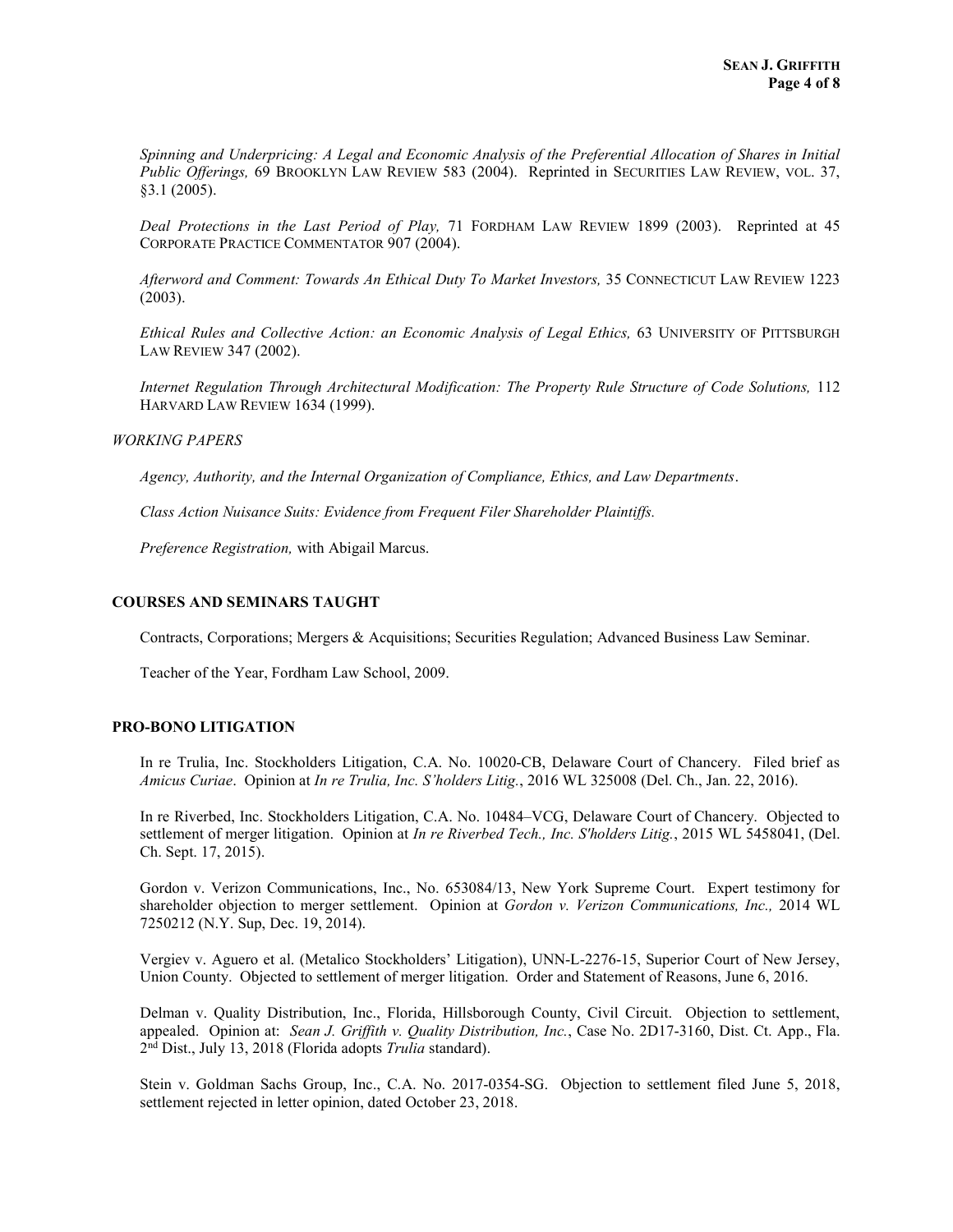In re PMFG Stockholder Litigation, C.A. No. 11223-VCS, Delaware Court of Chancery. Filed notice of intent to object to settlement of merger litigation, resulting in plaintiffs' voluntarily dismissal prior to hearing. Stipulation of Dismissal, September 1, 2016.

Garcia v. Remy International, Inc., Civ. No. 1:15-cv-01385-TWP-TAB, U.S. District Court, Southern District of Indiana. Objected to settlement of merger litigation. Opinion at: 2017 WL 3530108 (Aug. 16, 2017) (rejecting settlement).

In re Pharmacyclics, Inc. Shareholder Litigation, No. 2015-1-CV-278055, Superior Court of California, Santa Clara County. Objected to settlement of merger litigation. Order and Opinion July 19, 2016. On appeal.

Corwin v British Am. Tobacco, 14 CVS 8130, North Carolina Business Court. Expert affidavit for shareholder objection to merger settlement. Affidavit filed Feb. 10, 2016.

Taxman v. Covidien plc, 1:14-cv-12949, U.S. District Court, Massachusetts. Assisted shareholder in preparing objection to merger settlement. Hearing Sept. 21, 2015.

### SELECTED PRESENTATIONS

#### PAPER PRESENTATIONS

|                                            | Representation and Warranty Insurance in M&A Contracting                       |
|--------------------------------------------|--------------------------------------------------------------------------------|
| September 2019                             | ABA Business Law Section, Annual Meeting, Washington DC                        |
| May 2019                                   | American Law & Economics Association, NYU                                      |
| March 2019                                 | <b>BYU Winter Deals Conference</b>                                             |
| October 2018                               | Duke Law School                                                                |
|                                            | University of Michigan Law School                                              |
|                                            | Vanderbilt Law School                                                          |
| September 2018                             | Fordham Law School                                                             |
| May 2018                                   | National Business Law Scholars Conference, University of Georgia School of Law |
| Mutual Funds' Role in Corporate Governance |                                                                                |
| September 2019                             | Conference on Corporate & Securities Litigation, Boston University             |
|                                            | University of Connecticut School of Law                                        |
|                                            | Fordham Law School                                                             |
| April 2019                                 | University of Minnesota Law School                                             |
| March 2019                                 | NYU Law School                                                                 |
|                                            | Tulane Corporate and Securities Roundtable                                     |
| November 2018                              | Boston University School of Law                                                |
| October 2018                               | Berkeley Law School                                                            |
| Dead Hand Proxy Puts                       |                                                                                |
| March 2018                                 | <b>BYU Winter Deals Conference</b>                                             |
| May 2017                                   | Notre Dame Law School                                                          |
| November 2016                              | Conference on Empirical Legal Studies, Duke Law School                         |
|                                            | Saint John's Law School                                                        |
|                                            | Florida State Law School                                                       |
| October 2016                               | <b>UCLA Law School</b>                                                         |
| September 2016                             | University of Southern California Gould School of Law                          |
| August 2016                                | Young Conaway Stargatt & Taylor, Wilmington, Delaware                          |
| May 2016                                   | American Law & Economics Association, Harvard Law School                       |

October 2016 Conference on Corporate & Securities Litigation, University of Illinois College of Law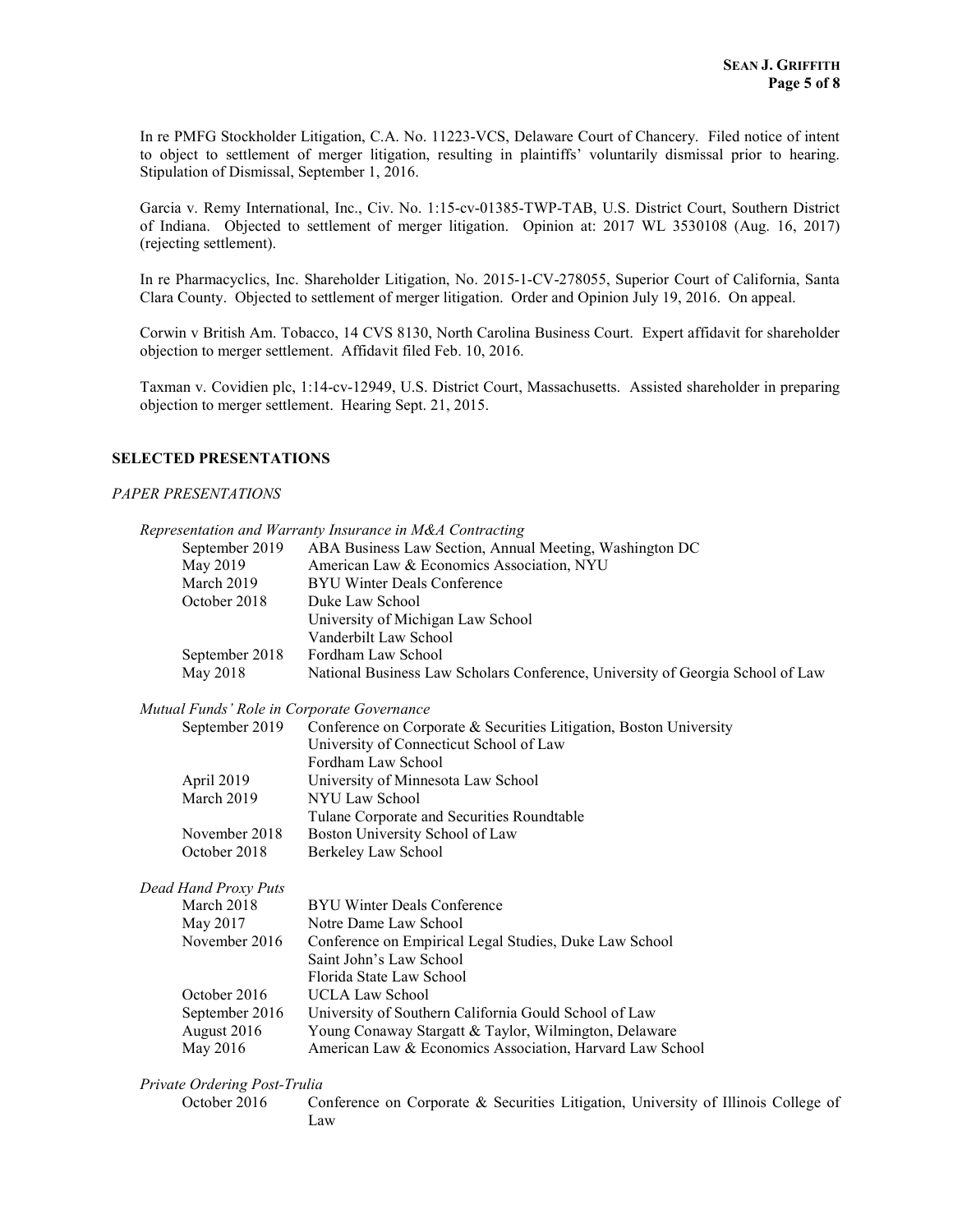| August 2016<br>April 2016                                       | NERA Economic Consulting, New York, New York<br>Conference on the Corporate Contract in Changing Times, Berkeley Law School |
|-----------------------------------------------------------------|-----------------------------------------------------------------------------------------------------------------------------|
|                                                                 | Toward an Interest Group Theory of Foreign Anti-Corruption Law                                                              |
| February 2018<br>October 2016                                   | Illinois Law Review Symposium<br>Journal of Corporate and Financial Law Symposium, Fordham Law School                       |
|                                                                 | International Business Law Scholars' Roundtable, Brooklyn Law School                                                        |
| October 2015                                                    | American Society of International Law: Anti-Corruption Interest Group Workshop,<br>University of Pennsylvania               |
| Corporate Governance in an Era of Compliance                    |                                                                                                                             |
| October 2015                                                    | Fordham Law School                                                                                                          |
| September 2015<br>June 2015                                     | Brigham Young University School of Law<br>Berkeley-San Diego Meet-up. Las Vegas, Nevada                                     |
|                                                                 | National Business Law Scholars Conference, Seton Hall Law School                                                            |
| February 2015                                                   | Journal of Corporate and Financial Law Symposium, Fordham Law School                                                        |
|                                                                 | How Corporate Governance is Made: The Case of the Golden Leash                                                              |
| January 2015                                                    | American Association of Law Schools Annual Meeting, Washington, D.C.                                                        |
| Correcting Corporate Benefit                                    |                                                                                                                             |
| October 2014                                                    | Conference on Corporate & Securities Litigation, Univ. of Richmond School of Law                                            |
| Confronting the Peppercorn Settlement                           |                                                                                                                             |
| April 2014                                                      | Conference on Multi-Jurisdictional Litigation, Texas Tech University, School of<br>Law                                      |
| March 2014                                                      | Pace University School of Law                                                                                               |
| January 2014                                                    | Federalist Society Faculty Conference, New York, New York                                                                   |
| November 2014                                                   | Conference on Corporate & Securities Litigation, University of Illinois College of<br>Law                                   |
| Substituted Compliance and Systemic Risk                        |                                                                                                                             |
| September 2014                                                  | Institute for Monetary and Financial Stability, Goethe University, Frankfurt,<br>Germany                                    |
| September 2013                                                  | Ohio State University, Michael E. Moritz School of Law                                                                      |
| March 2013<br>February 2013                                     | George Washington Law School<br>Fordham Law School                                                                          |
|                                                                 |                                                                                                                             |
| The Market for Preclusion in Merger Litigation<br>November 2012 | Vanderbilt Law School                                                                                                       |
| May 2012                                                        | Fordham Law School                                                                                                          |
| March 2012                                                      | University of Connecticut School of Law                                                                                     |
| D&O Insurance and Corporate Governance                          |                                                                                                                             |
| June 2011                                                       | Fordham Alumni Association, European Chapter Meeting, Rome, Italy                                                           |
|                                                                 | Deutsch-Amerikanische Juristen-Vereinigung, Hamburg, Germany                                                                |
| May 2011                                                        | National Directors' & Officers' Liability Summit, Uncasville, Connecticut                                                   |
| March 2011                                                      | Fordham Law School                                                                                                          |
|                                                                 | University of Pennsylvania Law School                                                                                       |
| November 2010<br>March 2009                                     | Chicago-Kent School of Law<br>New York University School of Law                                                             |
| September 2008                                                  | Vanderbilt Law School                                                                                                       |
|                                                                 | Conference on Empirical Legal Studies, Cornell Law School                                                                   |
| March 2008                                                      | University of Minnesota Law School                                                                                          |
| May 2007                                                        | ABA Tort Trial and Insurance Practices Section Corporate Governance Conference                                              |
| April 2007                                                      | University of Connecticut School of Law                                                                                     |
|                                                                 |                                                                                                                             |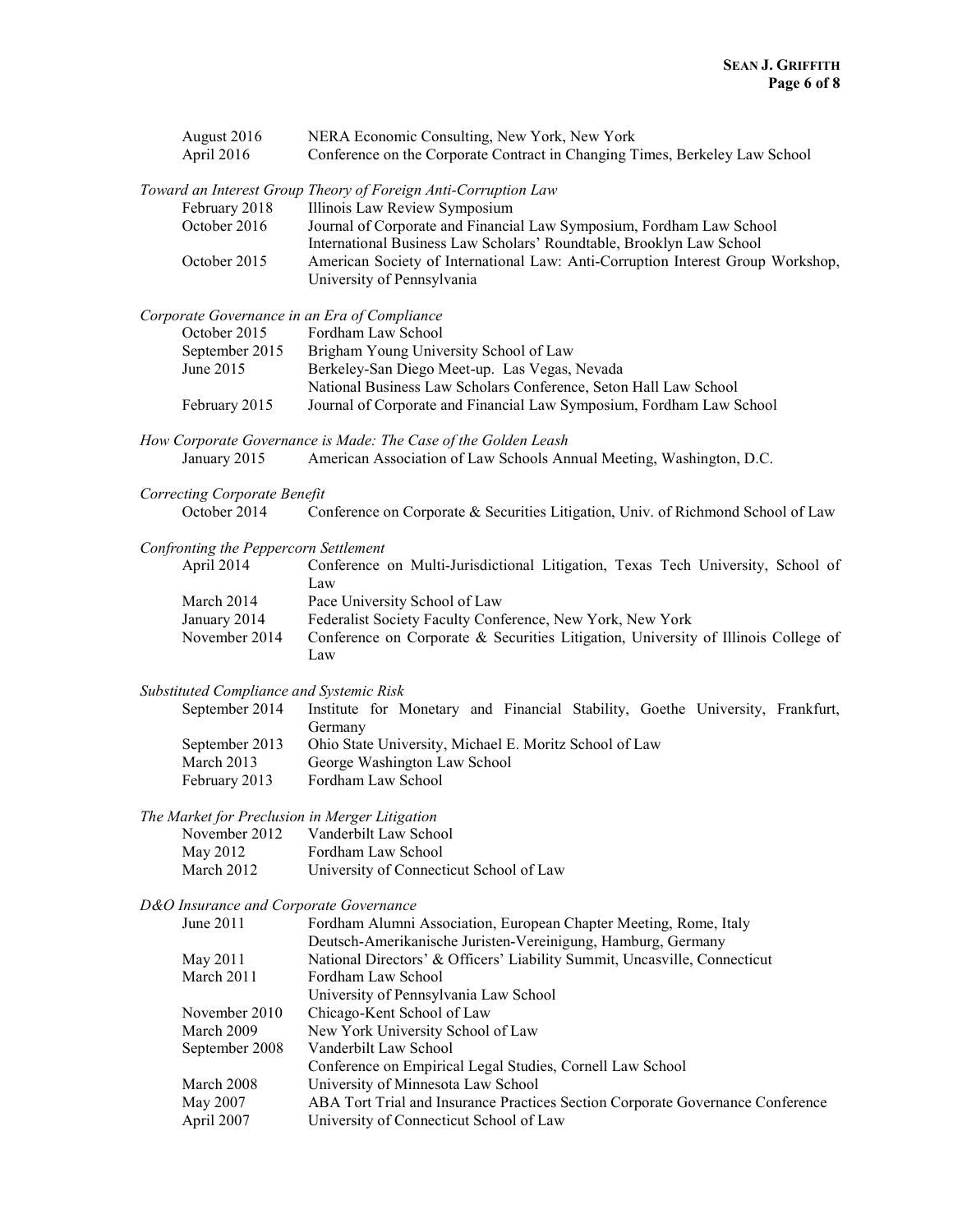| March 2007     | University of Illinois College of Law                                  |
|----------------|------------------------------------------------------------------------|
| December 2006  | Harvard Law School                                                     |
| November 2006  | Duke Law School                                                        |
| October 2005   | University of Michigan Law School                                      |
| September 2005 | University of Georgia Law School                                       |
|                | Vanderbilt Law School                                                  |
| June 2005      | Conference on Industrial Organization, Law & Economics, Athens, Greece |
| April 2005     | University of Pennsylvania Law School                                  |

#### Good Faith Business Judgment

| November 2005 | Duke Law School                                                   |
|---------------|-------------------------------------------------------------------|
| April 2005    | Fordham Law School                                                |
| January 2005  | University of Arizona, James E. Rogers College of Law             |
|               | American Association of Law Schools Annual Meeting, San Francisco |
| November 2004 | University of Pennsylvania Law School                             |
| October 2004  | Boston College School of Law                                      |
|               |                                                                   |

#### LECTURES AND PANELS

"Confronting the Perpetual Litigation Machine," Distinguished Scholar Lecture, 2017 Ruby R. Vale Interschool Moot Court Competition, Widener University, Delaware Law School, Wilmington, Delaware, March 17, 2017.

"Product Differentiation in the Market for Corporate Law," Can Delaware Be Dethroned? Evaluating Delaware's Dominance of Corporate Law, UCLA Law School, February 17, 2017.

"Strategies for Fixing Shareholder Litigation," Oklahoma Law Review, 2016 Symposium, November 11, 2016.

"The Question Concerning Technology in Compliance," Brooklyn Law School Symposium on The Role of Technology in Compliance in Financial Services. Brooklyn, New York. March 4, 2016.

"Shareholder Class Action Settlements," Institute for Law and Economics Roundtable. University of Pennsylvania Law School. Philadelphia, Pennsylvania. December 18, 2015.

"Recent High Profile Securities Law Decisions," Federal Bar Association Securities Law and AML Conference. New York, New York. October 20, 2015.

"Shareholder Class Action Settlements," Task Force on Financial Advisors: Mergers & Acquisitions Committee of the American Bar Association, Annual Meeting. Chicago, Illinois. September 19, 2015.

"What is the Legal Value of Corporate Ethical Commitments?" European Symposium on Ethics and Governance, Organization for Economic Cooperation and Development, Paris, France, March 17, 2014.

"The Omnipresent Specter of Omnicare," Symposium: Ten Years After Omnicare: The Evolving Market for Deal Protection Devices, University of Iowa, College of Law, March 1, 2013.

"The Future of Good Faith in Delaware After Ryan v. Lyondell," Pace Law School Distinguished Panel on Corporate Law, January 16, 2009.

"Regulating European Markets: Transnational Perspectives on Current Market Abuse Initiatives," University of Pennsylvania Law School, JOURNAL OF INTERNATIONAL ECONOMIC LAW Symposium, February 19, 2005.